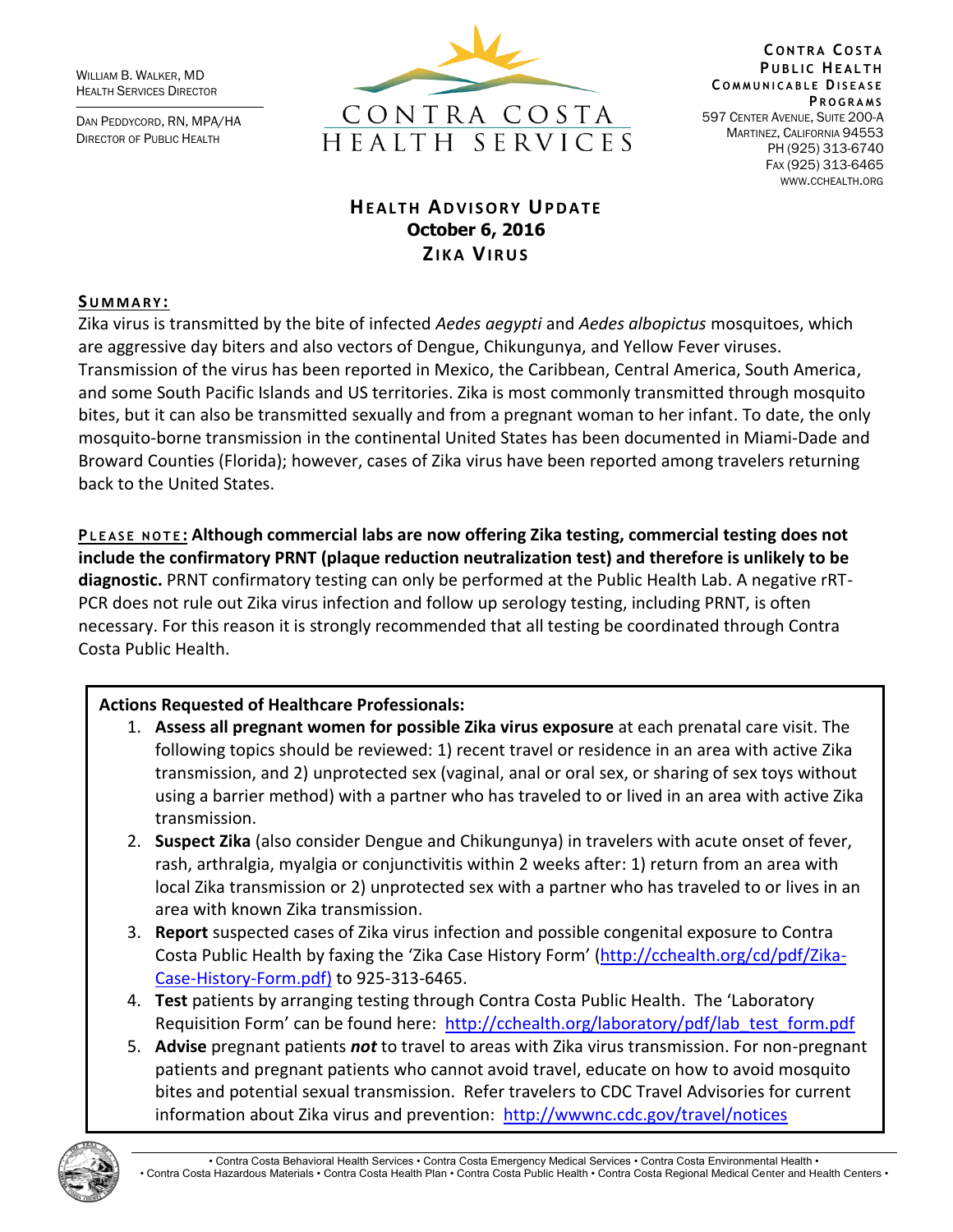Contra Costa Public Health Provider Health Advisory **Page 2 of 3** Page 2 of 3 Zika Virus Update – October 6, 2016 **TESTING**

- NO **TESTING** will be provided for asymptomatic non-pregnant persons (male or female) regardless of travel history to Zika affected country.
- Testing is recommended for the following exposure groups:
	- o **Symptomatic travelers** with acute onset of fever, rash, arthralgia, or conjunctivitis within 2 weeks after return from a place with local Zika transmission.
		- o **Asymptomatic pregnant women:** 1) with history of travel to a place with local Zika transmission while pregnant, within 8 weeks of conception, OR in the 6 weeks prior to last menstrual period 2) reporting recent unprotected sex with a man who traveled to or resides in an area with known Zika transmission.
	- o **Infants/Neonates:**
		- 1) born to a mother with a positive or inconclusive laboratory result
		- 2) with possible congenital Zika virus infection:
			- a. diagnosed with microcephaly at birth, intracranial calcifications detected prenatally or at birth, or other brain or eye abnormalities consistent with Zika virus infection, OR
			- b. mother with Zika exposure within 2 weeks of delivery and infant develops fever, rash, conjunctivitis, or arthralgia
	- o **Symptomatic sexual partners of travelers:** Persons reporting recent sex with a person who has traveled to or resides in an area with known Zika transmission.
- Due to the complexity and evolving nature of the testing algorithm, it is recommended that **blood and urine be collected from all patients** with suspected Zika virus infection. Whether rRT-PCR or serology testing or both is done on a particular sample will depend on the timing of testing relative to the patient's exposure, and whether or not the patient is pregnant or has symptoms, information which should be provided on the 'Zika Case History Form'. See references to CDC guidelines in the "Resources" section for more details on the testing algorithm.

## **Specimens required:**

- o Blood (5-10mL) collected in a red top or serum separator tube (≥2mL serum), AND
- o Urine (≥2mL) collected in a sterile urine cup

## **Processing, storage & shipment**

- o Serum and CSF samples should be stored and shipped cold at 4-8°C;
- $\circ$  Urine samples should be transferred into a 15mL conical tube with parafilm to seal to prevent leakage in transport
- o Submit specimens to Contra Costa Public Health with the 'Laboratory Requisition Form': [http://cchealth.org/laboratory/pdf/lab\\_test\\_form.pdf](http://cchealth.org/laboratory/pdf/lab_test_form.pdf) **2500 Alhambra Ave., Room 209, Martinez, CA 94553 Phone: 925-370-5775 Fax: 925-370-5252**